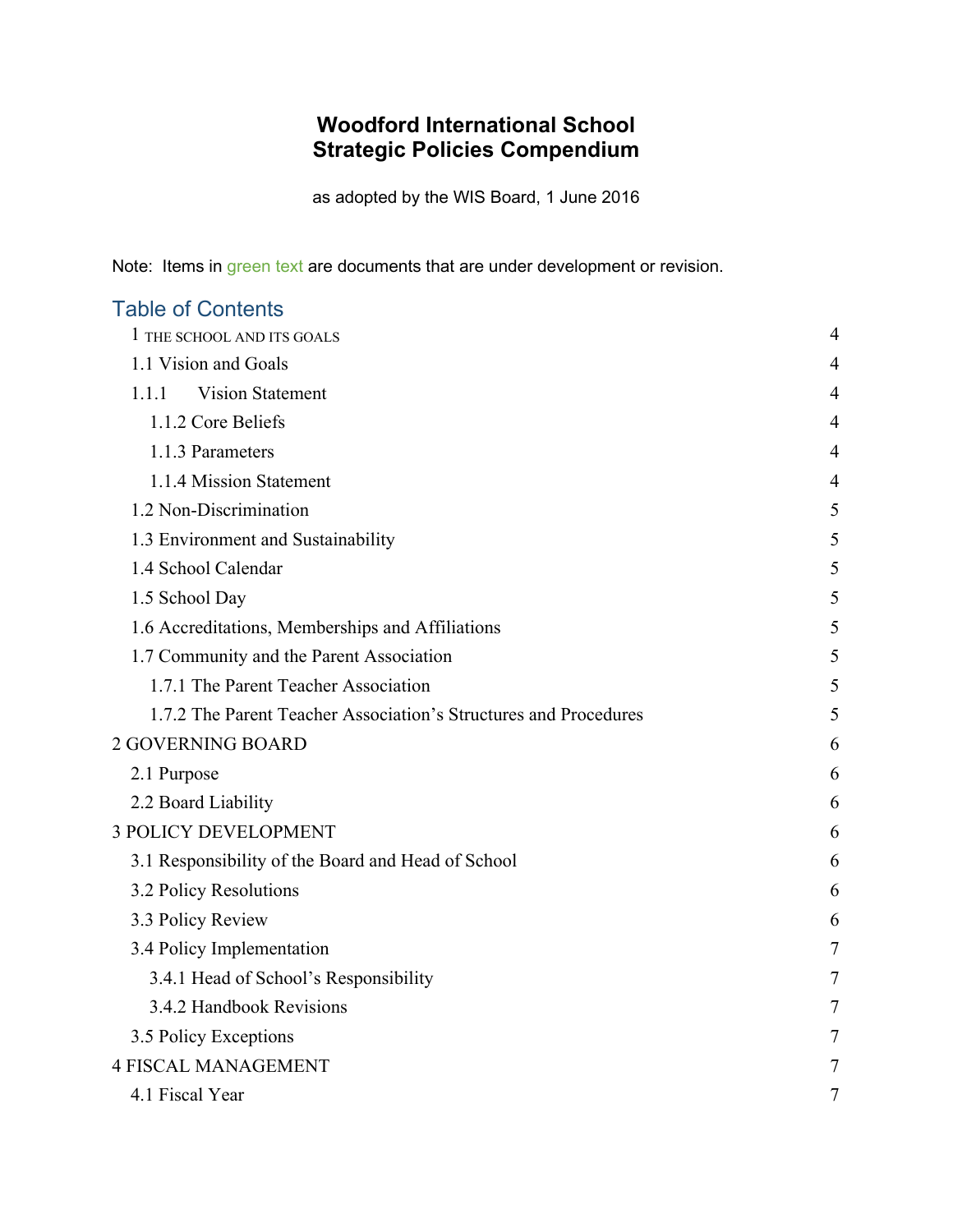| 4.2 General Policy                                                  | 7  |
|---------------------------------------------------------------------|----|
| 4.2.1 Board's Responsibilities                                      | 7  |
| 4.2.2 Annual Budget                                                 | 8  |
| 4.3 Funds Management and Insurance                                  | 8  |
| 4.3.1 Head of School's Responsibilities                             | 8  |
| 4.3.2 Board Audit Committee's Responsibility                        | 8  |
| 4.4 Preparation and Approval of Budget Documents                    | 8  |
| 4.5 Budget Adoption                                                 | 9  |
| 4.6 Budget Amendments                                               | 9  |
| 4.7 Authorization and Limits of Authority for Expenditures of Money | 9  |
| 4.8 Signatures                                                      | 9  |
| 4.9 Audit                                                           | 9  |
| 4.10 Tuition and Other Fees                                         | 9  |
| 4.11 Donations, Gifts and Bequests                                  | 10 |
| 4.12 Advertising and Sponsorship                                    | 10 |
| 4.13 Fundraising                                                    | 10 |
| 4.14 Reserves                                                       | 10 |
| 4.16 Periodic Financial Reports                                     | 10 |
| <b>5 SAFETY</b>                                                     | 10 |
| 5.1 General Safety and Security                                     | 10 |
| 5.2 Emergency School Closings                                       | 11 |
| 5.3 Drugs and Alcohol                                               | 11 |
| 5.4 Child Protection Policy                                         | 11 |
| 5.4.1 Annual Training for Staff                                     | 11 |
| <b>6 PERSONNEL</b>                                                  | 11 |
| 6.1 Appointment of the Head of School                               | 11 |
| 6.2 Function and Responsibility of the Head of School               | 12 |
| 6.3 Staff Recruitment and Evaluation                                | 12 |
| 6.4 Personnel Ethics                                                | 12 |
| 6.5 Salary Scales/Benefits                                          | 12 |
| 6.6 Disciplinary Measures and Grievances of Employees               | 12 |
| 7 INSTRUCTIONAL PROGRAM                                             | 12 |
| 7.1 Curriculum                                                      | 12 |
| 7.2 Religion                                                        | 13 |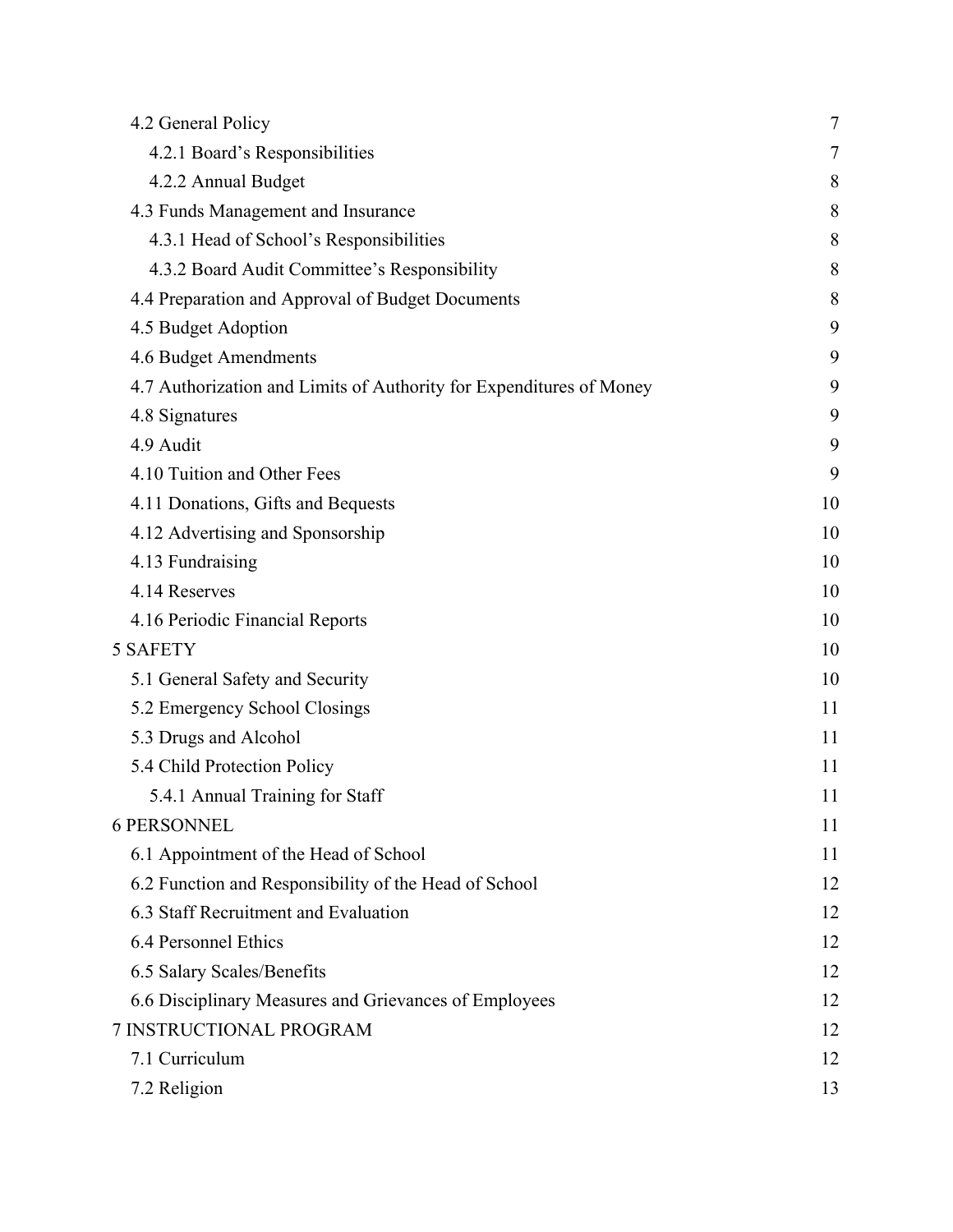| 7.3 Graduation Requirements                                        | 13 |
|--------------------------------------------------------------------|----|
| 7.4 Class Sizes                                                    | 13 |
| 7.5 After School Activities                                        | 13 |
| <b>8 STUDENTS</b>                                                  | 13 |
| 8.1 Admissions                                                     | 13 |
| 8.1.1 General Policy                                               | 13 |
| 8.1.2 Admission Review Panel                                       | 14 |
| 8.1.3 Admissions for Students with Learning Support Needs          | 14 |
| 8.2 Guardianship Requirements                                      | 14 |
| 8.3 Student Removal from School                                    | 14 |
| 8.3.1 General Policy                                               | 14 |
| 8.3.2 Student Suspension or Expulsion                              | 14 |
| 8.3.3 Parent or Student Appeal for Student Removal                 | 15 |
| 8.4 Age at time of Enrolment                                       | 15 |
| 8.5 Placement                                                      | 15 |
| 8.6 Conduct                                                        | 15 |
| 8.7 Student Records                                                | 15 |
| 8.7.1 Collection, Maintenance and Dissemination of Student Records | 15 |
| 8.7.2 Duration of Record Maintenance                               | 16 |
| 8.7.3 Privacy of Data                                              | 16 |
| 9 FACILITIES                                                       | 16 |
| 9.1 Master Plan                                                    | 16 |
| 9.1.2 Annual Maintenance Plan                                      | 16 |
| 9.2 Faculty Housing                                                | 16 |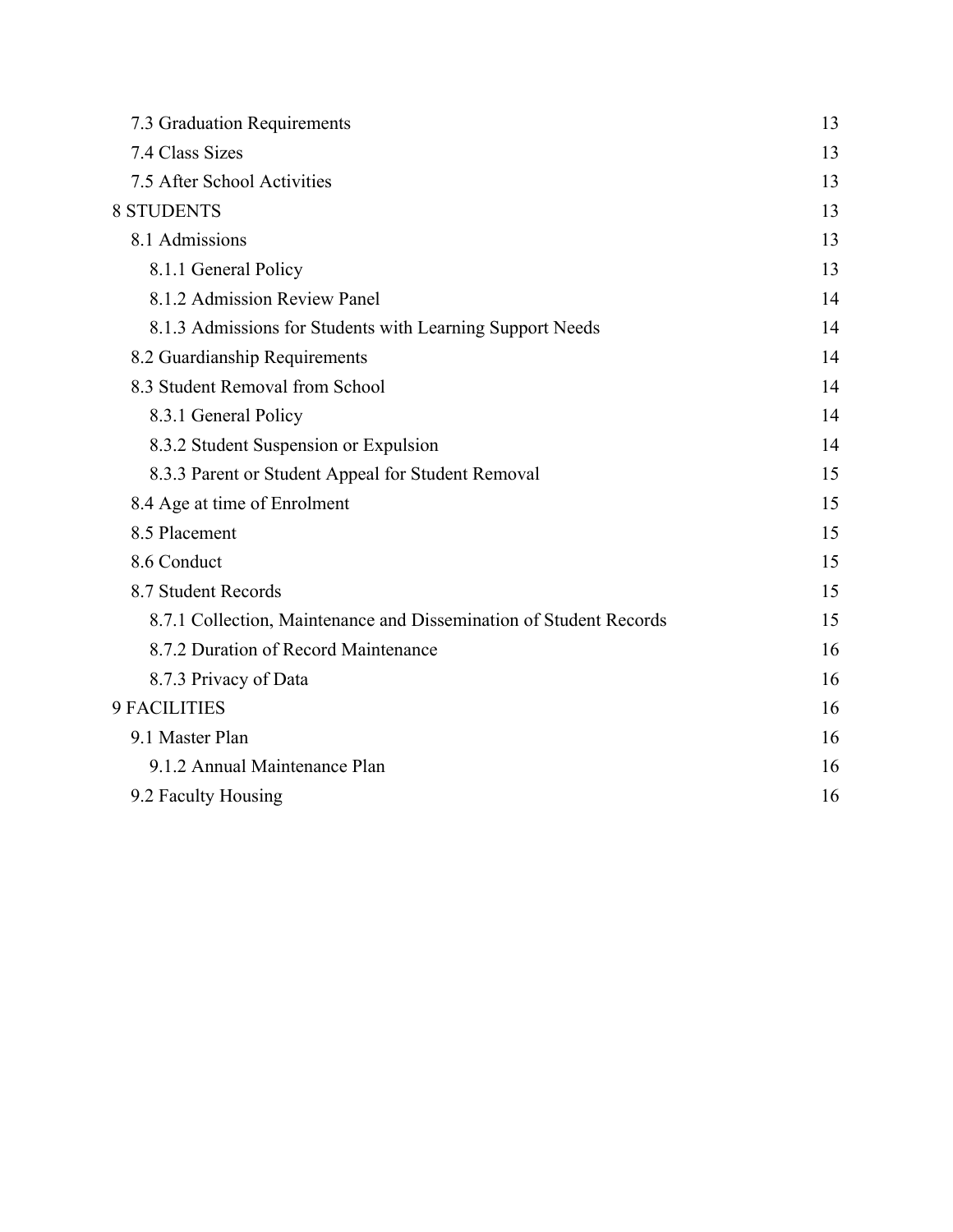# 1 THE SCHOOL AND ITS GOALS

# 1.1 Vision and Goals

# 1.1.1 Vision Statement

[The Board's Strategy Committee will lead development of a School Vision Statement in 2016.]

# 1.1.2 Core Beliefs

WIS will operate in a climate that is committed to:

(a) Integrity;

(b) Respect ;

(c) Innovation;

(d) Quality; and

(e) Teamwork.

### 1.1.3 Parameters

WIS will:

(a) use English as the primary language of instruction;

(b) not tolerate behaviour that is detrimental to the safety, integrity, or dignity of any individual;

(c) hire and retain qualified and adaptable faculty whose attitudes and actions reflect the school's vision, mission and core values;

(d) adhere to a sustainable and transparent financial plan;

(e) maintain a strong international identity while respecting our host country's cultures;

(f) only approve and maintain programs that are consistent with the strategic plan, are financially justified, and make provision for professional development and assessment; and

(g) ensure that the school enrolment is aligned with resources and capacity, and maintains a sense of community and attention to individuals.

#### 1.1.4 Mission Statement

To provide a dynamic learning environment through an internationally recognised curriculum that encourages and fosters the intellectual, social, emotional and physical development of our diverse school community.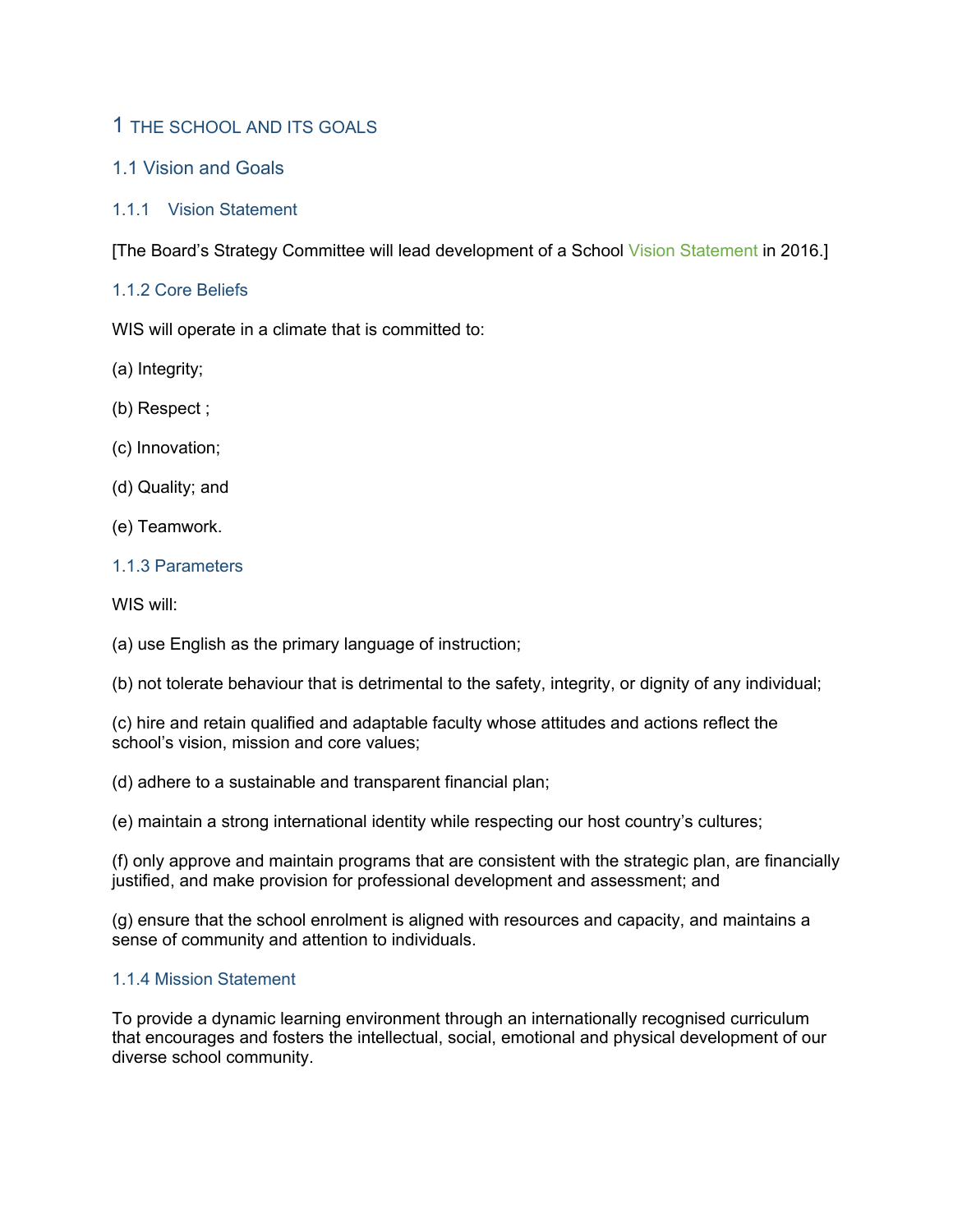### 1.2 Non-Discrimination

WIS prohibits discrimination on the basis of race, religion, gender, nationality, sexual identity/orientation, or ethnicity. All employment procedures will comply with applicable laws of the Solomon Islands.

# 1.3 Environment and Sustainability

WIS considers the environmental impacts of its decisions, actions, and purchases with the aim of minimizing the school's negative impact on the environment. WIS will strive to conduct its activities in an ecologically sound and economically viable manner.

# 1.4 School Calendar

The Head of School prepares the school calendar for the ensuing academic year by July for approval by the Board. The calendar lists student contact days (defined as a day when students are in school).

# 1.5 School Day

The Head of School sets and structures the school day to support the instructional program. S/he may schedule release time for special activities for students or teachers when such activities are deemed beneficial to the instructional program.

# 1.6 Accreditations, Memberships and Affiliations

WIS maintains national authorisation and an international accreditation and may maintain other accreditations, memberships and affiliations as the Head of School deems to be beneficial to WIS. Any change to accreditation agencies requires Board approval.

#### 1.7 Community and the Parent Association

#### 1.7.1 The Parent Teacher Association

The Parent Teacher Association (PTFA) provides a structure for parents to become involved in, and enhance, the WIS community experience, as well as to support the school's Mission and Vision. WIS believes that a vibrant Parent Teacher Association contributes to the health of the school and encourages school leadership, faculty and staff to work cooperatively with the PTFA.

#### 1.7.2 The Parent Teacher Association's Structures and Procedures

The PTFA exists as an entity subject to the full legal framework of WIS and the Head of School is, therefore, responsible for overseeing and approving all PTFA activities. The PTFA's Mission and accompanying By-Laws must be in alignment with the school's Vision, Core Beliefs, Parameters, Mission and all school policies detailed in the Strategic Policies Compendium.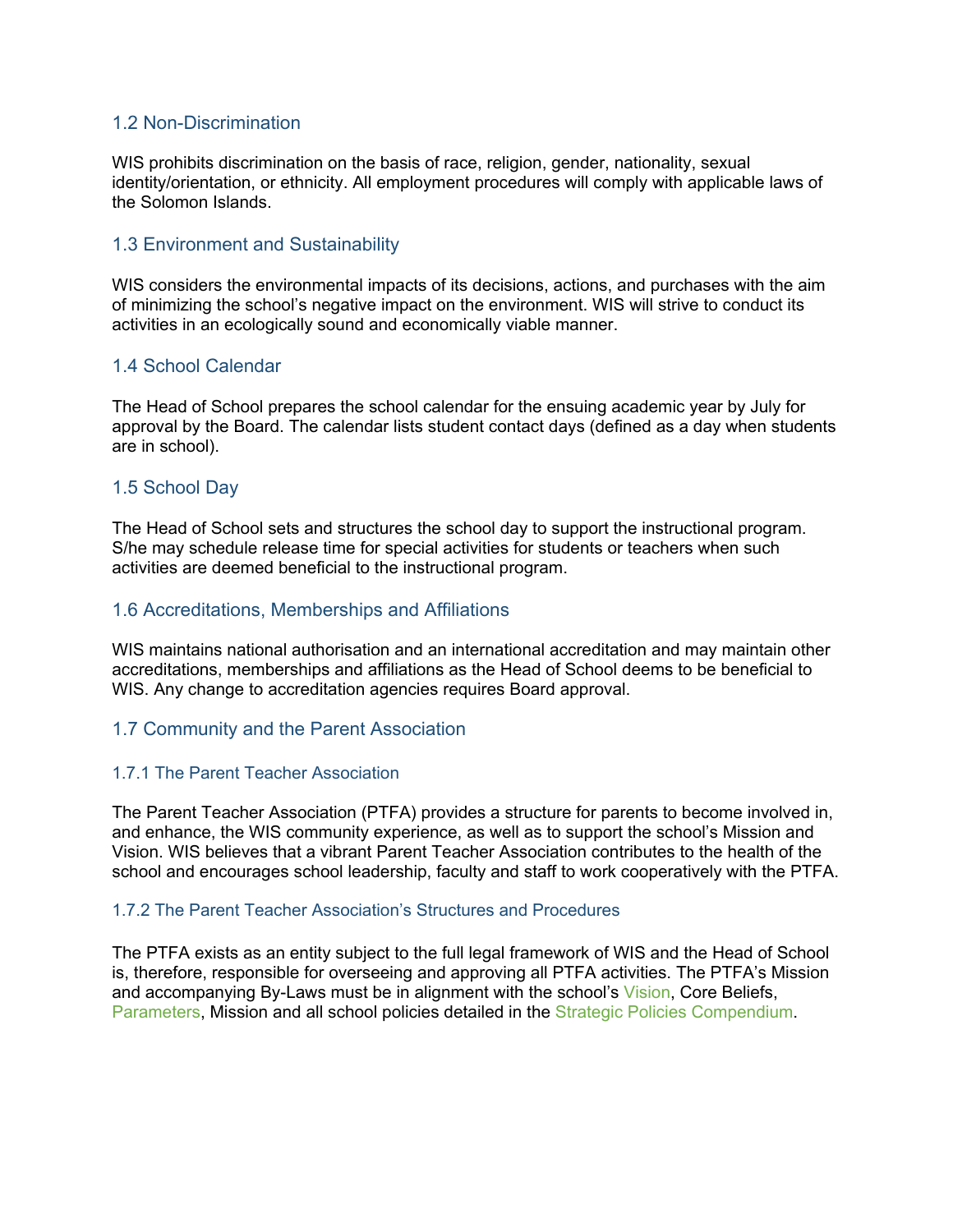# 2 GOVERNING BOARD

### 2.1 Purpose

The WIS Board is responsible for the long-term sustainability of the school. It sets the Mission, Vision, Core Beliefs, Parameters, and strategic direction of the school, as well as school policy. It is also responsible for the hiring, retention and annual evaluation of the Head of School, ensuring a quality educational program and approving the annual budget. Details of the Board's structures, responsibilities and procedures are contained in the WIS Constitution, and the WIS Board Governance Handbook. The Board is committed to transparency and good governance. It welcomes contributions and insight from the WIS community at large and encourages this by providing a variety of opportunities for public participation.

#### 2.2 Board Liability

WIS provides comprehensive liability insurance to all Board Members to the fullest extent allowed by law.

# 3 POLICY DEVELOPMENT

# 3.1 Responsibility of the Board and Head of School

The Board is responsible for policy development for WIS. The Head of School is responsible for the development and implementation of guidelines and procedures to execute policy, as detailed in section 3.4.

#### 3.2 Policy Resolutions

A "policy resolution" is any resolution of the Board that establishes parameters for the exercise by the Board, the Head of School or others of powers or responsibilities under the WIS Constitution.

Policy resolutions must be discussed at a minimum of two Board meetings. Changes in policy are introduced by the Board itself or by the Head of School to the Board in accordance with the Board Governance Handbook. Draft policy resolutions will be made available to the WIS community as soon as practicable after the first meeting at which a resolution is discussed and written submissions to the Board invited. The Board will give due consideration to any written submissions from parents, staff or students before finalising and adopting policy resolutions. Once adopted, policy resolutions are included in the WIS Strategic Policies Compendium.

#### 3.3 Policy Review

WIS's Strategic Policies are reviewed at least annually. The review is the responsibility of the Board's Policy Committee, and any changes must be approved by the full Board. Technical changes may be approved by the Board at the first meeting at which they are proposed. Proposed substantive changes in policy require a policy resolution, as detailed in section 3.2.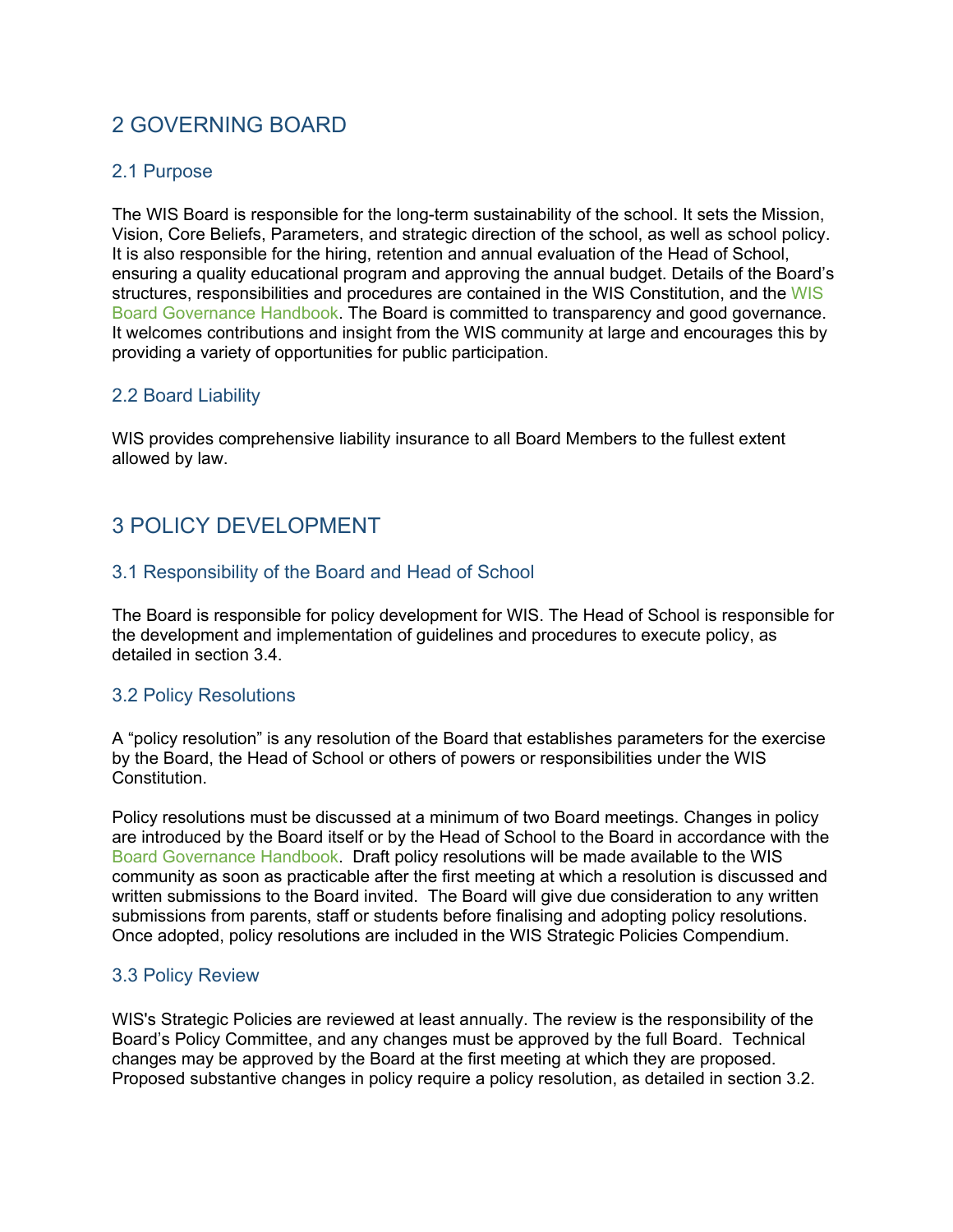# 3.4 Policy Implementation

#### 3.4.1 Head of School's Responsibility

The Head of School is responsible for implementation of school policy and the detailed documentation and implementation of procedures and practices through the development and maintenance of procedural handbooks. The handbooks cannot be in contravention of any of the strategic policies as approved by the Board. In the event of a conflict, the strategic policy will prevail.

#### 3.4.2 Handbook Revisions

Handbook revisions are on-going and the electronic version most recently approved by the Head of School and made available to those to whom it applies prevails over any earlier versions. Initial drafts and any significant changes to handbooks must be presented to the Board, for information. All changes to the Financial Procedures Handbook are reviewed by the Finance Committee and must be approved by the Board. In the case of Board procedures, the Executive Committee is responsible for the development and maintenance of a Board Member Handbook, on advice from the Board's Policy Committee. The Head of School will annually review the procedural handbooks and the Executive Committee will annually review the Board Member Handbook.

#### 3.5 Policy Exceptions

Any deviation from the Strategic Policies requires the prior approval of the Board, which will only be granted in exceptional circumstances. In general, if there is a problem with the policy, it should go through the policy resolution process outlined in 3.2.

# 4 FISCAL MANAGEMENT

#### 4.1 Fiscal Year

The fiscal year of WIS runs from January 1 to December 31.

#### 4.2 General Policy

WIS will adhere to the letter and spirit of all applicable laws and regulations in the Solomon Islands. The Head of School is responsible for ensuring this compliance.

#### 4.2.1 Board's Responsibilities

The Board recognizes that sound fiscal management provides the foundational support of the overall WIS program. To make that support as effective as possible, the Board is responsible for:

(a) maintenance of an ongoing five-year financial forecast and capital plan;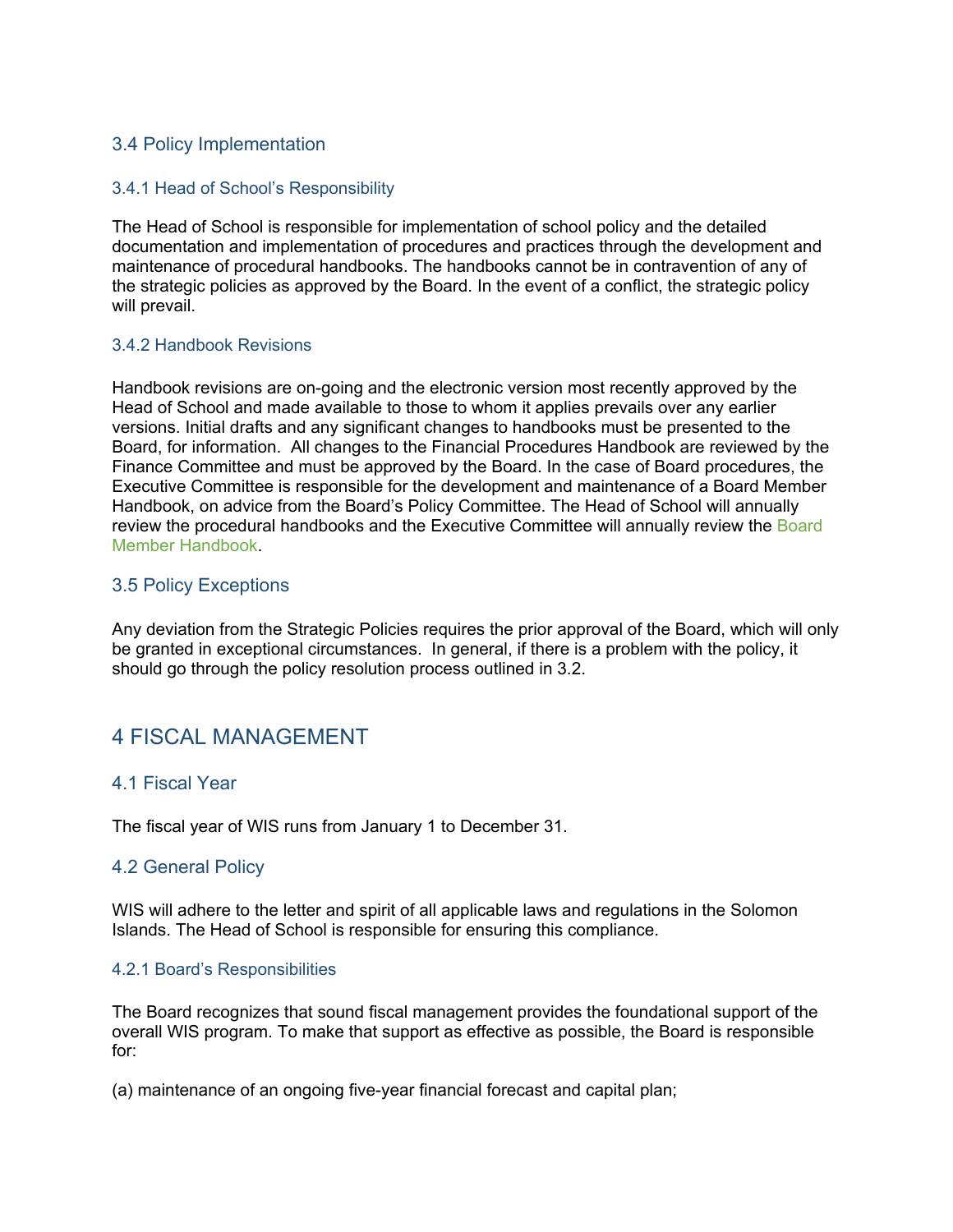(b) ensuring advance planning through the best possible budget procedures and the strategic plan;

(c) exploring practical and feasible sources of income;

(d) ensuring appropriate risk management;

(e) ensuring the school's finances are managed so that adequate financial strength is maintained;

(f) ensuring quality accounting and reporting procedures are observed;

(g) maintaining the level of expenditure required to provide high quality education and attain and maintain recognised international accreditation; and

(h) maintaining responsible reserve funds.

#### 4.2.2 Annual Budget

The annual budget, once approved, will be considered a controlled spending plan for the ensuing fiscal year. The Head of School must advise the Board of significant variations from the budget, as detailed in the Financial Procedures Handbook.

#### 4.3 Funds Management and Insurance

#### 4.3.1 Head of School's Responsibilities

The Head of School is responsible for:

(a) the day-to-day management of WIS's funds; and

(b) arranging and maintaining adequate insurance cover for the school's buildings and property and for any liabilities it or its employees or Board members may have under law.

S/he will meet regularly with the Audit Committee to inform it of the school's current financial status and to seek its advice concerning management of funds and financial risk.

The Head of School will present to the Audit Committee for its approval, on an annual basis, the proposed insurance package for the following fiscal year.

#### 4.3.2 Board Audit Committee's Responsibility

Financial management by the Head of School must ensure sufficient liquidity to enable WIS to operate efficiently and maintain solvency. The allocation of short-term surplus and management of cash flow will be monitored by the Audit Committee quarterly. The allocation of yearend surplus and determination of reserve levels will be recommended by the Head of School, reviewed by the Audit Committee and approved by the Board annually.

#### 4.4 Preparation and Approval of Budget Documents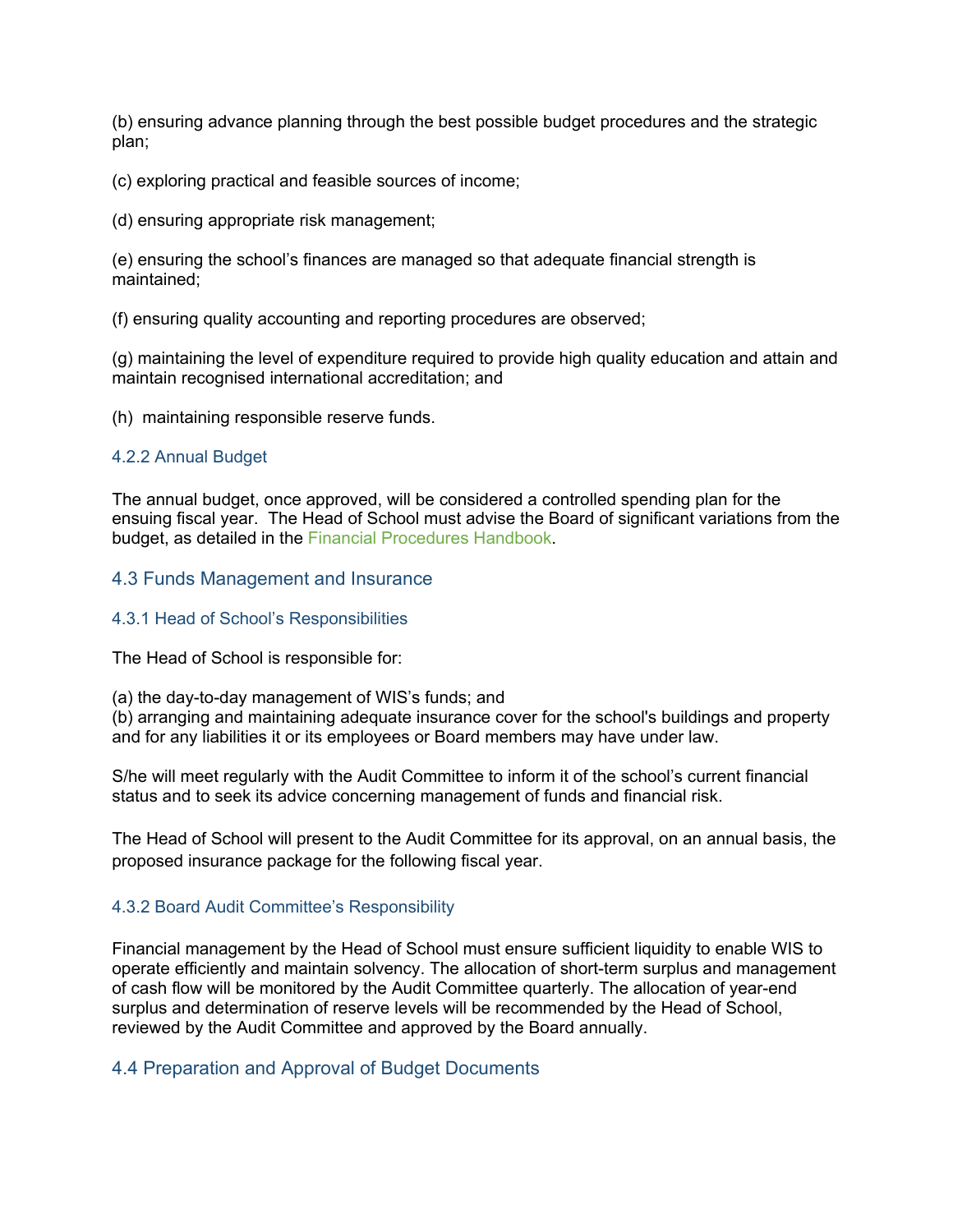The preparation of the budget is the responsibility of the Head of School. The budget is initially reviewed by the Audit Committee prior to submission to the Board for final approval every fiscal year.

# 4.5 Budget Adoption

The Board approves the preliminary annual operating budget parameters for the ensuing school year by May of the current school year and approves the final budget by November. The budget should adequately finance ongoing programs and provide for additions or alterations as dictated by the projected needs of the school and reasonable allowances for the uncertainties of forecasting.

# 4.6 Budget Amendments

Amendments can be made at any time to the approved budget where significant changes to income or expenditure have occurred or are expected. The Head of School is authorized to approve these changes within prescribed limits, as detailed in the Financial Procedures Handbook. All other amendments are reviewed by the Audit Committee before they are submitted to the Board for approval.

# 4.7 Authorization and Limits of Authority for Expenditures of Money

All financial procedures, authorizations and levels of expenditures are set out in the Financial Procedures Handbook. This handbook is reviewed annually by the Head of School. Any proposed changes to the Financial Procedures Handbook are considered by the Audit Committee and must be approved by the Board.

#### 4.8 Signatures

At its first meeting following the Annual General Meeting, and thereafter as required, the Board designates a minimum of three persons who are authorized to act as bank signatories at any given time, including the Financial Controller, and the Head of School. All disbursements or movements of school funds require at least two authorized signatures. Further details on signature requirements are provided in the Financial Procedures Handbook.

#### 4.9 Audit

The Board commissions an annual audit at the conclusion of the fiscal year, overseen by the Financial Controller.

The preparation of materials for the audit is the responsibility of the Head of School. The audited Annual Financial Statements and accompanying Management Letter are reviewed by the Audit Committee prior to submission to the Board for approval of the Annual Financial Statements. The Annual Financial Statements must be completed and approved by March 1st, and presented to the WIS community at the AGM.

### 4.10 Tuition and Other Fees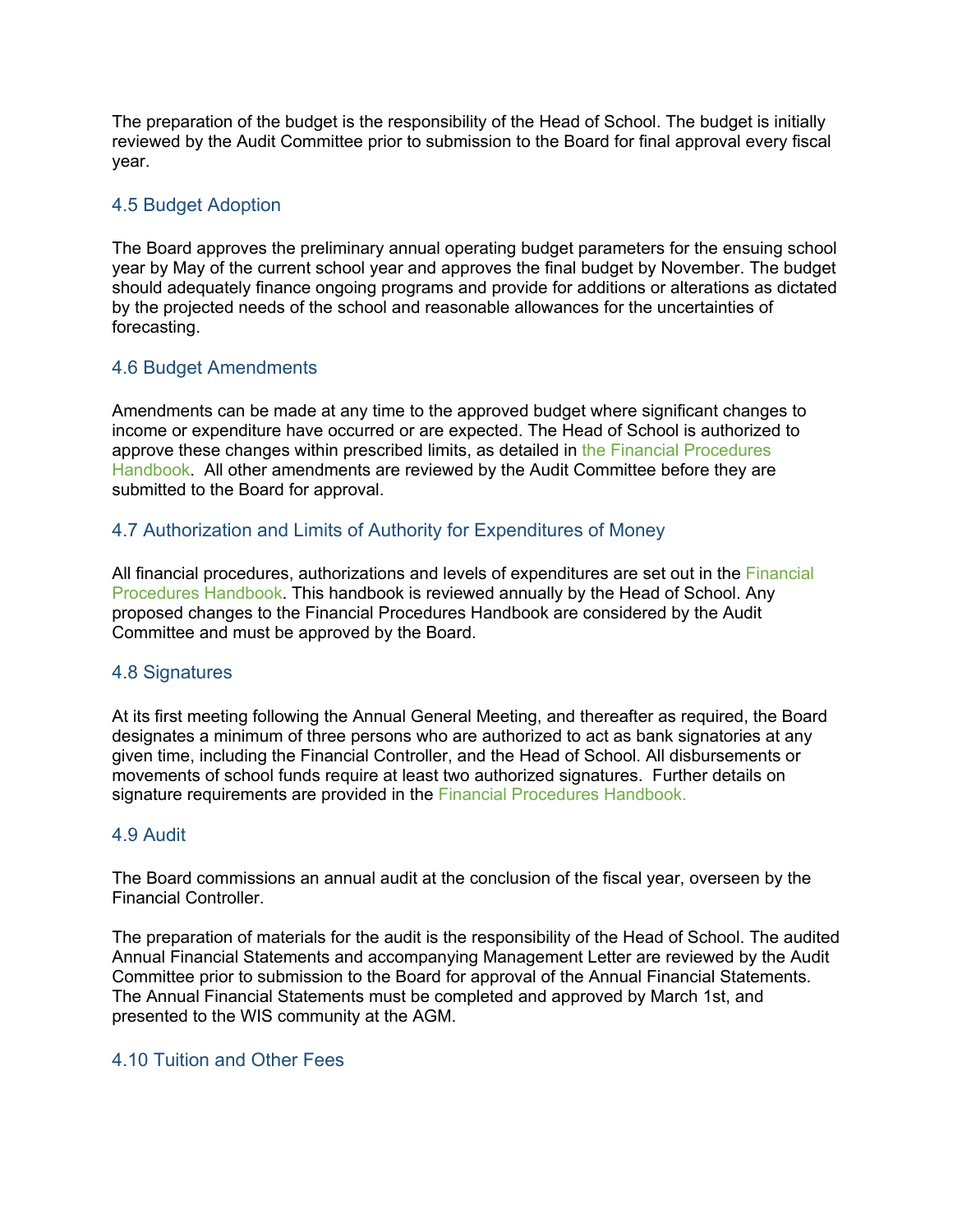The Board will approve annually a tuition Schedule detailing tuition and fees payable as per the Financial Procedures Handbook. The establishment of any new fees requires the approval of the Board.

# 4.11 Donations, Gifts and Bequests

WIS may accept donations, gifts or bequests from any person, institution, trust or estate. Any offers of monies or property, by individuals or groups, which might, in the view of the Head of School, limit, restrict or redirect the vision, goals or policies of the school, or may compromise its assets, shall be directed to the board for its consideration and action. The Board or Head of School may refuse donations, gifts or bequests offered to WIS if, in their view, such acceptance would compromise the vision, goals or policies of WIS.

The Head of School will inform the Board of any donations, gifts and bequests. Only the Board may approve naming rights within WIS premises or with respect to WIS assets.

#### 4.12 Advertising and Sponsorship

The Head of School must approve any advertising in/on the school's facilities or in the school's publications and any sponsorship proposals or agreements.

#### 4.13 Fundraising

Solicitations, canvassing and fundraising activities conducted on the school premises and/or in the name of the school or in association with the school require the prior approval of the Head of School. The Head of School will only approve such activities if funds generated are for the furtherance of the objectives of the school and if accepting such funds would not limit, restrict or redirect the vision, goals or policies of the school, nor compromise its assets. The Board must authorize any capital fundraising activities directly for the School.

#### 4.14 Reserves

Reserves are to be maintained at appropriate levels as recommended by the Audit Committee and approved by the Board, as documented in the Financial Procedures Handbook*.*

#### 4.16 Periodic Financial Reports

WIS will maintain its financial books and records in accordance with International Financial Reporting Standards and in the manner required under Solomon Islands law. The Head of School will ensure the proper maintenance of the books and records of the School, as well as the preparation of all fiscal and financial reports as documented in the Financial Procedures Handbook.

# 5 SAFETY

#### 5.1 General Safety and Security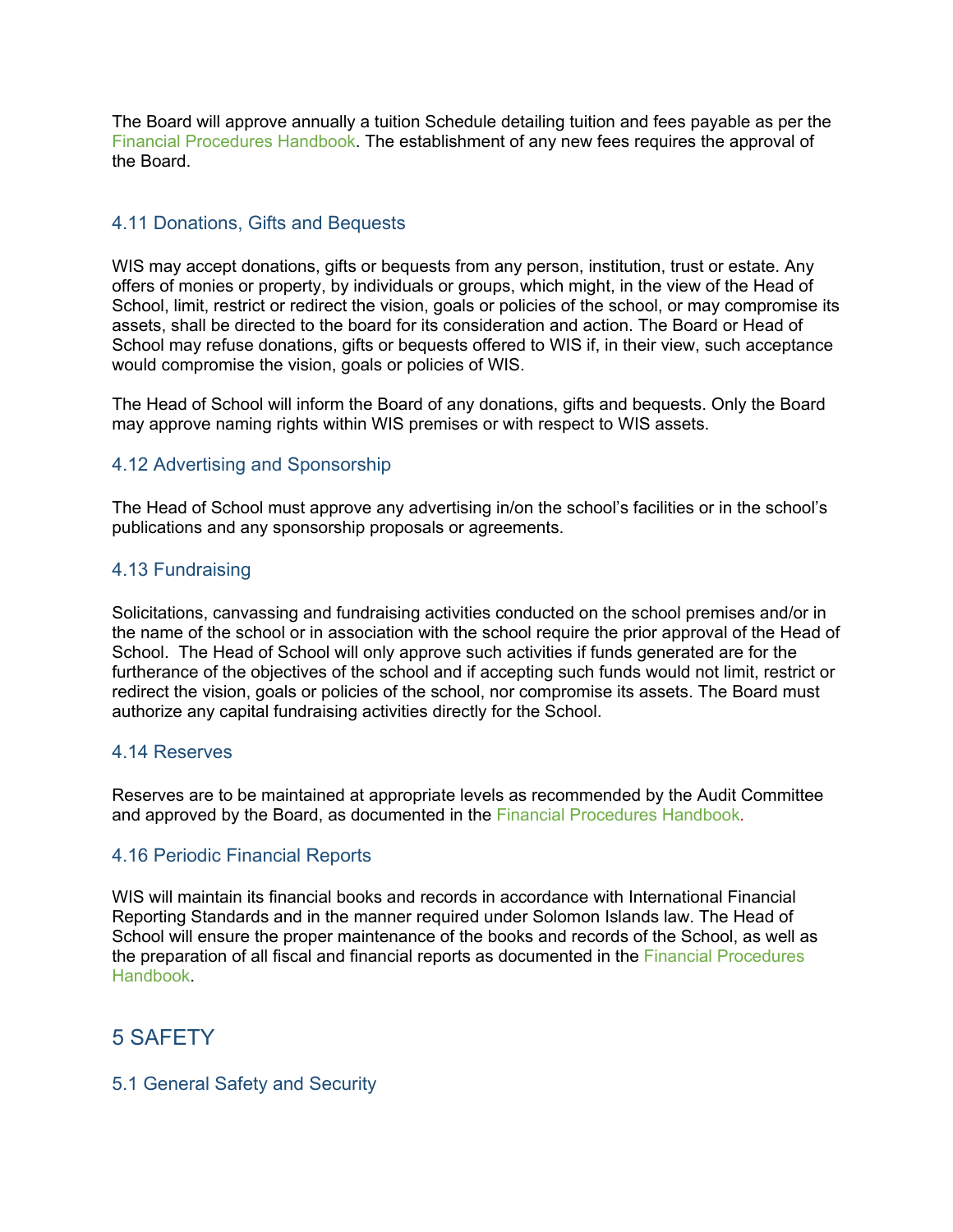In alignment with the WIS Mission, the Board will strive to ensure a safe, healthy and drug-free learning and working environment and promote responsible behaviour in students and staff. The Head of School is responsible for the development of detailed safety, security and emergency procedures. Final responsibility for the timing and nature of emergency action rests with the Head of School. The Head of School will designate management personnel to act in his/her absence.

# 5.2 Emergency School Closings

The Head of School is authorised to close the school, delay the opening time of school, dismiss students early, or hold students in school past dismissal time if, in his/her judgment, actual or potential hazards to the safety and well-being of the students and staff make it necessary to change normal school schedules.

a. If the Head of School considers it necessary to close the school for longer than one day, s/he will confer with the Board Chair before announcing the closing of the School.

b. If the Head of School considers it necessary to close the school for longer than one week, s/he must make this recommendation to the Board. With the Board's approval, this action will be taken in accordance with the requirements of the Emergency Plan.

c. Instructional days lost due to emergency closings may be rescheduled by the Head of School in consultation with the Board.

d. The Head of School is required to maintain an accurate and updated School Emergency Plan and file.

# 5.3 Drugs and Alcohol

WIS is a drug free school. Alcohol may be served at predominantly non-student events and requires the prior approval of the Head of School. Specific procedures regarding Drugs and Alcohol are found in the Staff/Faculty and Parent/Student Handbooks.

# 5.4 Child Protection Policy

The School recognizes the impact of abuse, neglect and bullying on learning. Any staff at WIS must report suspected incidences of child abuse, neglect or bullying whenever the staff member has a reasonable cause to believe a child has suffered, or is at risk of suffering abuse, neglect or bullying. Reporting and follow up of all suspected incidents will proceed in accordance with the Staff/Faculty Handbook.

#### 5.4.1 Annual Training for Staff

WIS will annually train our staff to recognize and report child abuse, neglect and bullying.

# 6 PERSONNEL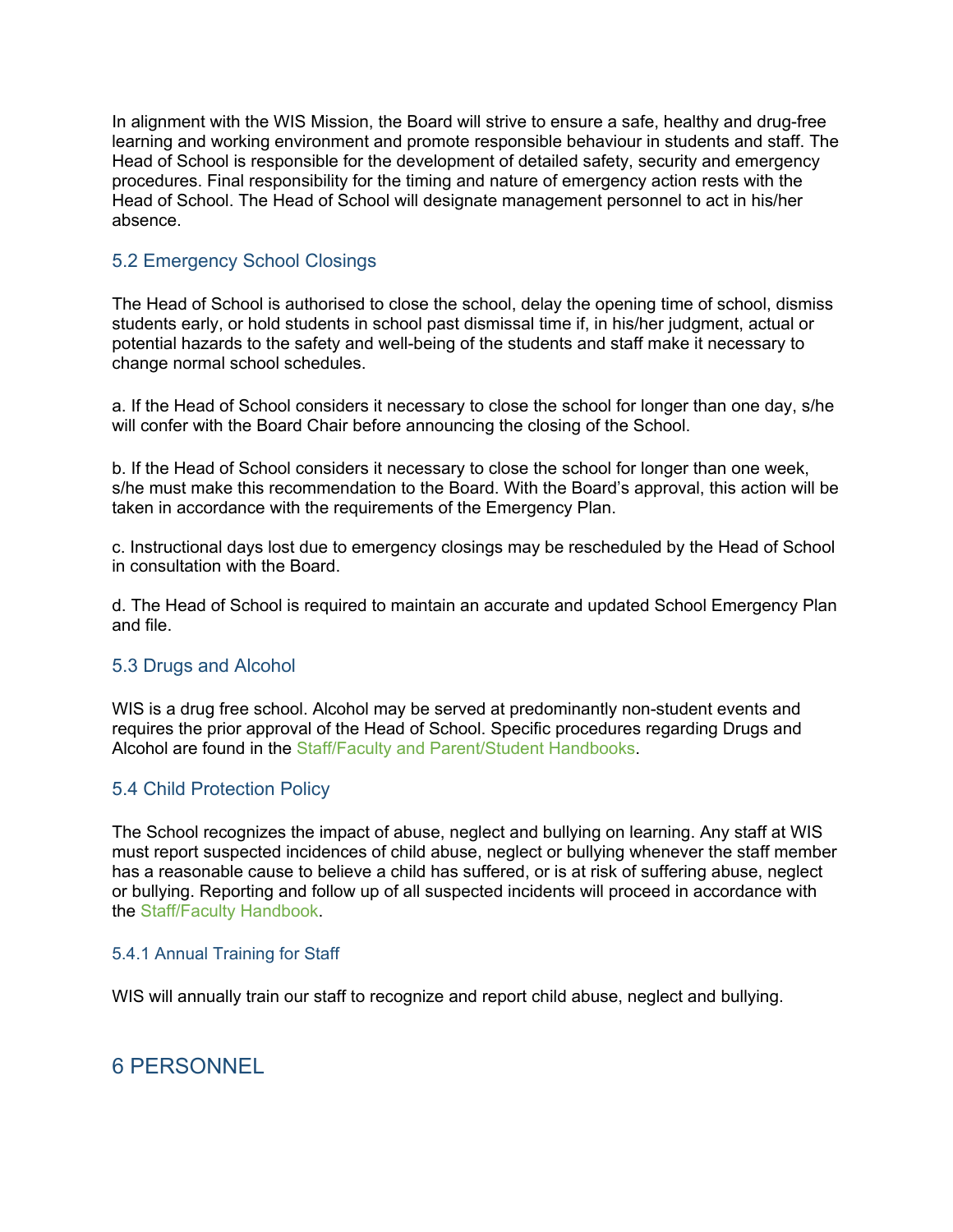# 6.1 Appointment of the Head of School

The Head of School is hired by the Board, which may utilise the advice of consultants or professional services as needed. The Board determines the Head of School's salary and benefits package. Further detail on the appointment of the Head of School is set out in the Board Governance Manual.

# 6.2 Function and Responsibility of the Head of School

As the Chief Executive Officer of WIS, the Head of School is responsible for administering WIS within the limits imposed by policy adopted by the Board. The Head of School is responsible for the administration and supervision of the education program and pastoral care, selection and assignment of all WIS employees, maintenance of school-community relations and management of the plant and equipment. The Head of School should inform the Board of any promotions, significant personnel changes and resignations.

#### 6.3 Staff Recruitment and Evaluation

The school will endeavour to employ dynamic, well-qualified and efficient personnel to carry out a constantly improving educational programme.

All personnel positions are appointed by the Head of School. S/he is responsible for promoting a positive working environment that supports the welfare and development of all employees. The Head of School will maintain job descriptions for all staff positions detailing desirable experience and specific job tasks. The Head of School will maintain a process for evaluating performance in a fair and non-discriminatory manner as detailed in the Faculty Handbook.

#### 6.4 Personnel Ethics

The WIS Core Beliefs commit the Board, Head of School and all WIS employees to integrity and responsibility in their professional actions. The Board and Head of School expect the highest standard of personal and professional conduct from school faculty and staff. Specific guidelines are set forth in the Staff/Faculty Handbook.

#### 6.5 Salary Scales/Benefits

The Head of School will review the teacher and administration salary scales and benefits annually. Changes require Board approval.

#### 6.6 Disciplinary Measures and Grievances of Employees

The Head of School will inform the Board, either directly or through the Chair of the Board, of the suspension or dismissal for cause of any staff member within three workings days of such suspension or dismissal. The Head of School will inform the Board of any appeal of disciplinary decisions or grievances. The Board will act as the final arbiter in the event of any such appeal, as detailed in the Contract and Faculty Handbooks.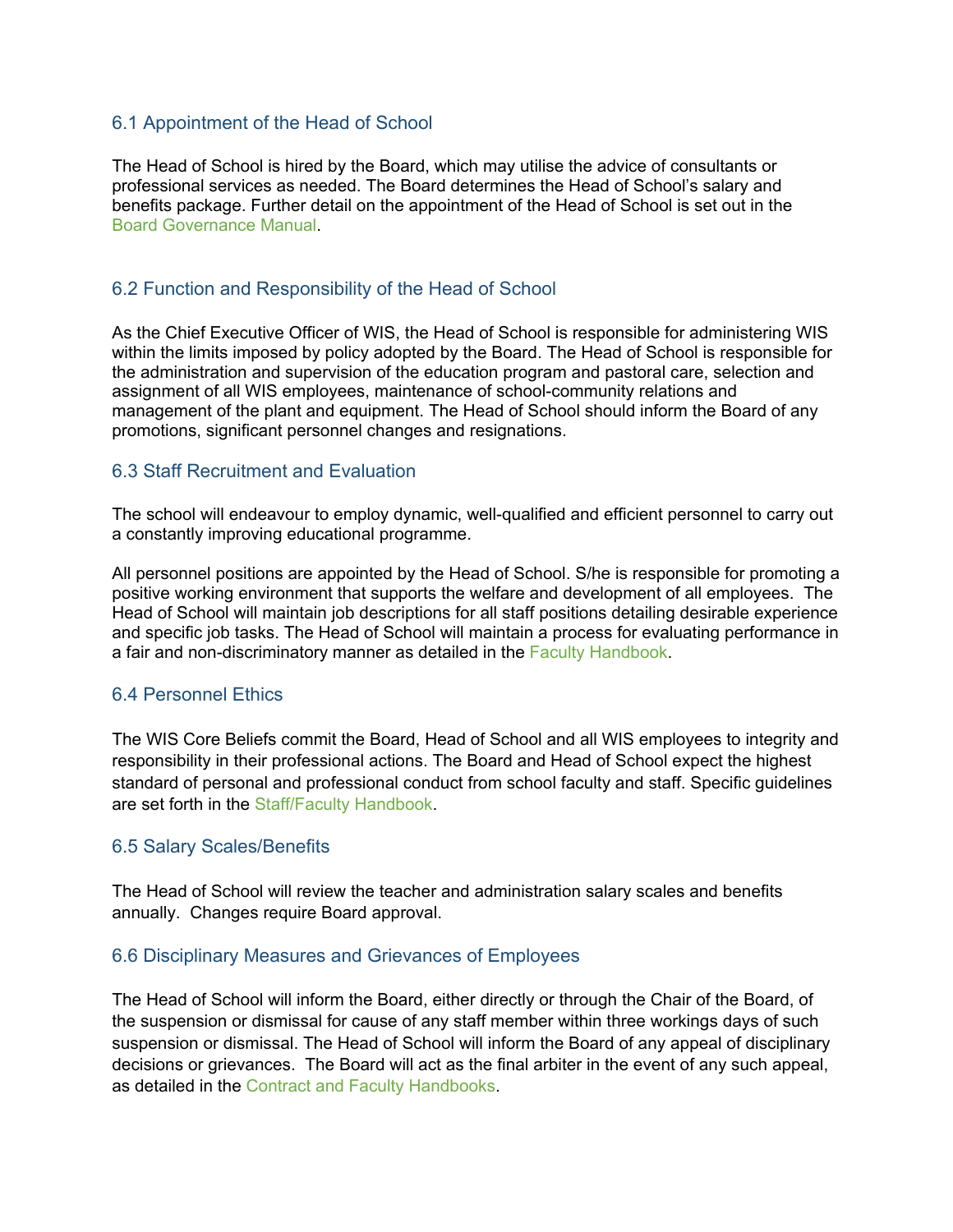# 7 INSTRUCTIONAL PROGRAM

# 7.1 Curriculum

WIS offers the IB Primary Years Program, the Cambridge IGCSE International Certificate of Education, and the Pacific Secondary Schools Certificate. The Head of School is responsible for providing a complete and balanced educational program reflecting WIS's core beliefs.

(a) Changes to the curriculum which have a significant financial impact on the school budget require the approval of the Board.

(b) The Head of School will maintain a comprehensive plan for qualitative and quantitative assessment of student learning.

(c) The Head of School is responsible for designing and implementing regular communication regarding student progress.

# 7.2 Religion

WIS is secular. The school will respect specific student or teacher absences to observe documented religious holidays.

# 7.3 Graduation Requirements

The Head of School sets graduation requirements as per accreditation standards.

# 7.4 Class Sizes

WIS will maintain the following class size in any given year. The Head of School may make short-term adjustments to class sizes (not to extend beyond the current academic year) if unusual circumstances exist or class balance requires adjustment and s/he will inform the Board of any such exceptions. In some specific subjects, class size may be increased to enhance the learning environment.

| Early Childhood Education | 25 pupils |
|---------------------------|-----------|
| <b>Primary School</b>     | 25 pupils |
| Secondary School          | 20 pupils |

# 7.5 After School Activities

WIS recognizes that a strong After School Activities Program is an essential part of a student's education. The Head of School is authorized to approve and administer all activities programs. No academic credit will be given unless an activity is part of an approved academic course.

# 8 STUDENTS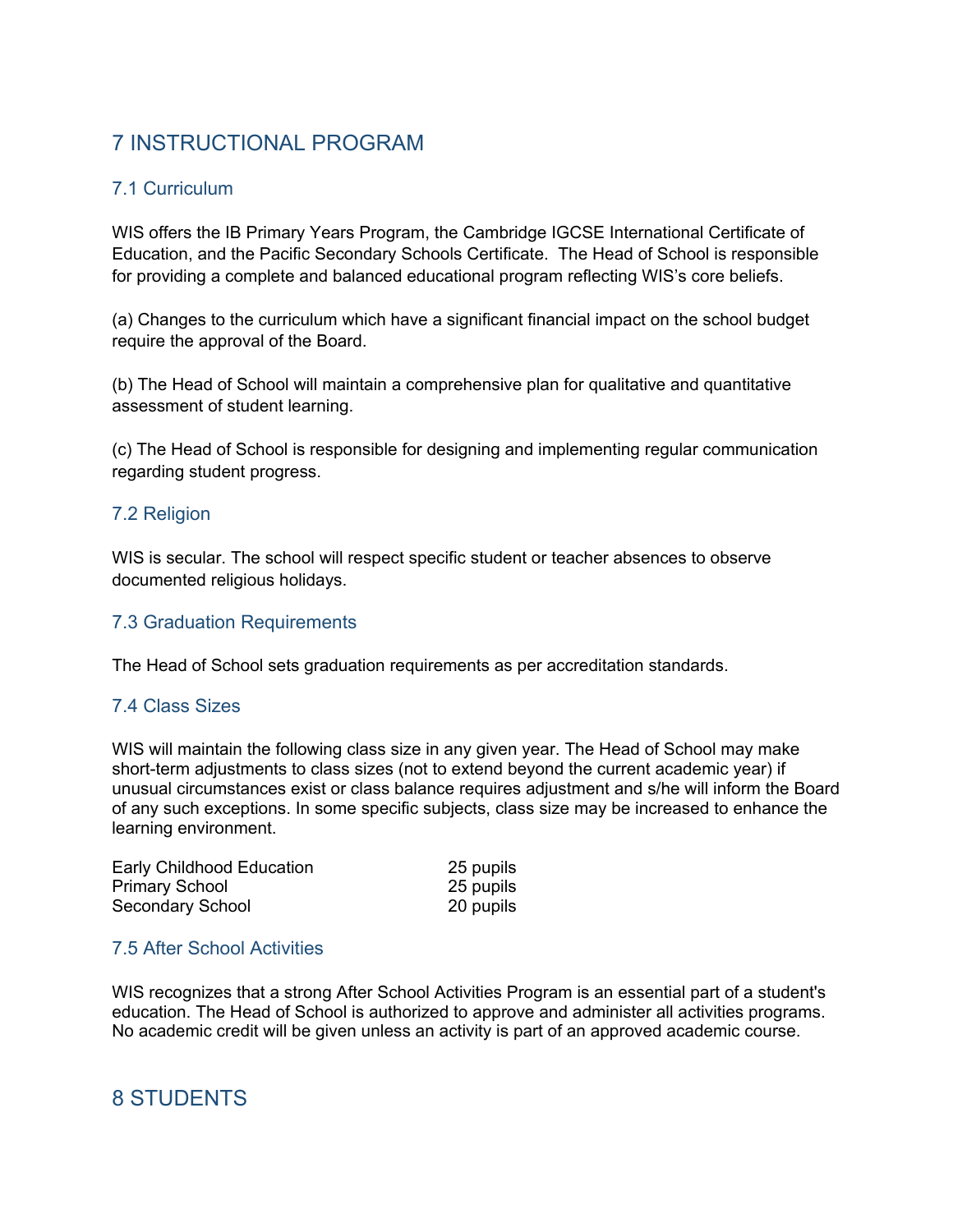# 8.1 Admissions

#### 8.1.1 General Policy

WIS is an inclusive, diverse, non-discriminatory international school. All interested students are encouraged to apply. The admission process is guided by WIS's core beliefs, school parameters and mission statement. WIS views students as individuals and evaluates their ability to succeed in the classroom and WIS's capacity to support and enable them to reach their fullest potential.

#### 8.1.2 Admission Review Panel

A review panel of appropriate staff members from each division are responsible for making an admissions recommendation; however, final admissions decisions are made by the Head of School. In making a decision, the review panel is informed by a set of factors or criteria that addresses the diverse characteristics and capacity of the particular grade for which a student is applying. These factors would include in no particular order:

- (a) Gender;
- (b) Citizenship;
- (c) Language proficiency;
- (d) Parent's employer;
- (e) Learning differences;
- (f) Current schooling situation;
- (g) Family links with the school; and
- (h) Date the complete application is submitted.

#### 8.1.3 Admissions for Students with Learning Support Needs

In cases where a student may need additional support, the admissions review panel will evaluate the student's needs and WIS's capacity to offer accommodations within its Learning Support Services Guidelines. Students entering high school are expected to be able to meet graduation requirements.

#### 8.2 Guardianship Requirements

Students must reside with at least one parent or legal guardian in the Honiara area to be admitted and maintain enrolment status.

# 8.3 Student Removal from School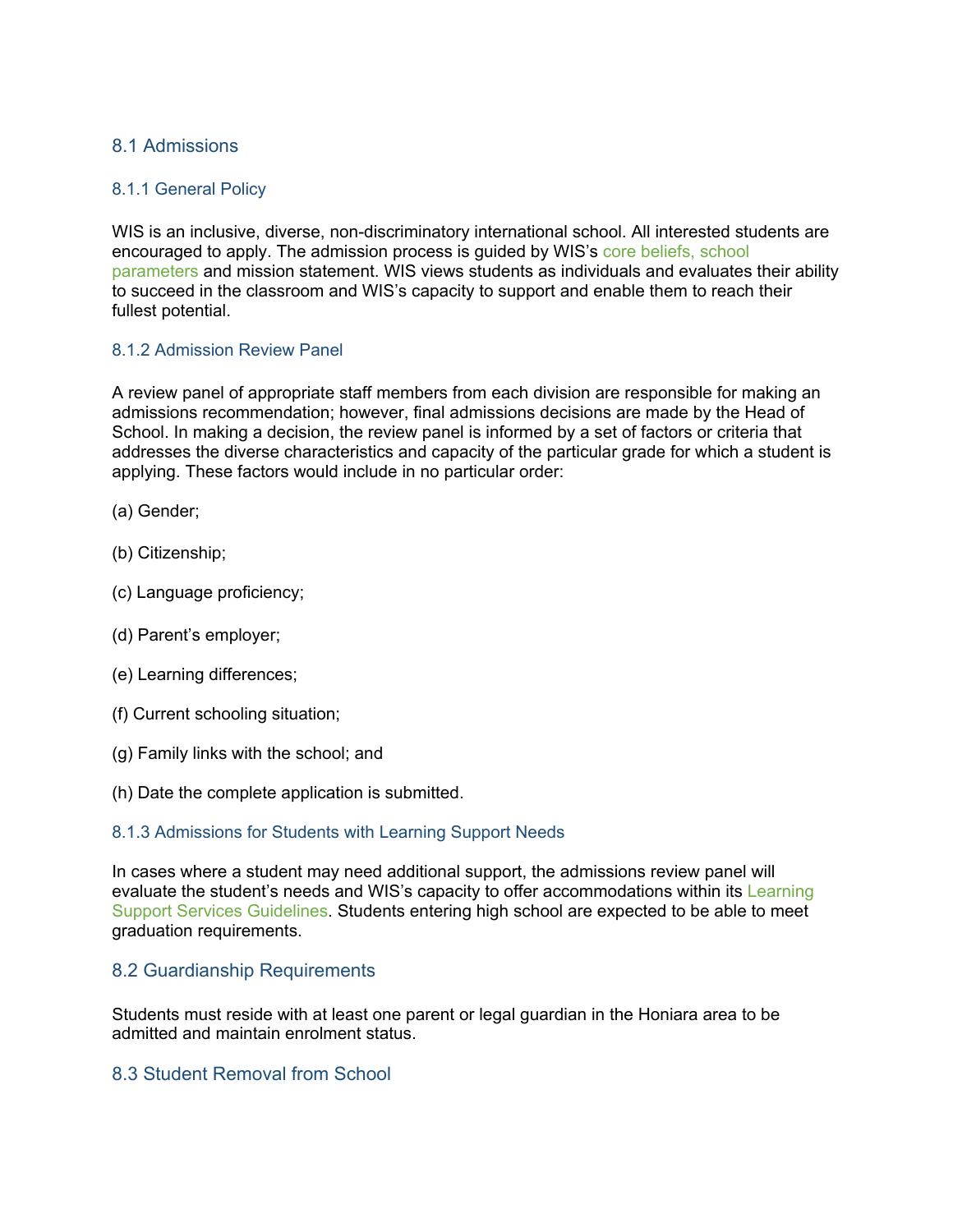#### 8.3.1 General Policy

The Head of School reserves the right to remove a student if his/her medical condition, learning progress or behaviour is detrimental to his/her own or other students' learning or safety.

#### 8.3.2 Student Suspension or Expulsion

The Head of School may suspend or expel any student in accordance with the Parent/Student Handbook at his/her sole discretion.

#### 8.3.3 Parent or Student Appeal for Student Removal

A student or his/her parent(s) or guardian(s) may appeal to the Head of School in writing within one (1) week after notification of suspension or expulsion of the student. The appeal should set out why the appellant believes that the suspension or expulsion is not in accordance with the Parent/Student Handbook or WIS Strategic Policy.

In the case of a suspension, the Head of School will serve as final arbiter, after giving due consideration to any points of appeal.

In the case of an expulsion or any suspension of longer than five school days, the Board will serve as the final arbiter, giving due consideration to any points of appeal and points in response by the Head of School.

#### 8.4 Age at time of Enrolment

To be eligible for enrolment at WIS, students must be

- (a) Three years old to enter Kindy;
- (b) Four years old to enter Preschool;
- (c) Five years old to enter Prep; or
- (d) Six years old to enter Year 1.

on or before March 31st of the year of enrolment.

The Head of School may exercise his/her discretion to make exceptions in unusual circumstances.

#### 8.5 Placement

Academic placement will be determined by the Head of School, Principal and professional staff. The best interest of the student will be the primary determining factor.

#### 8.6 Conduct